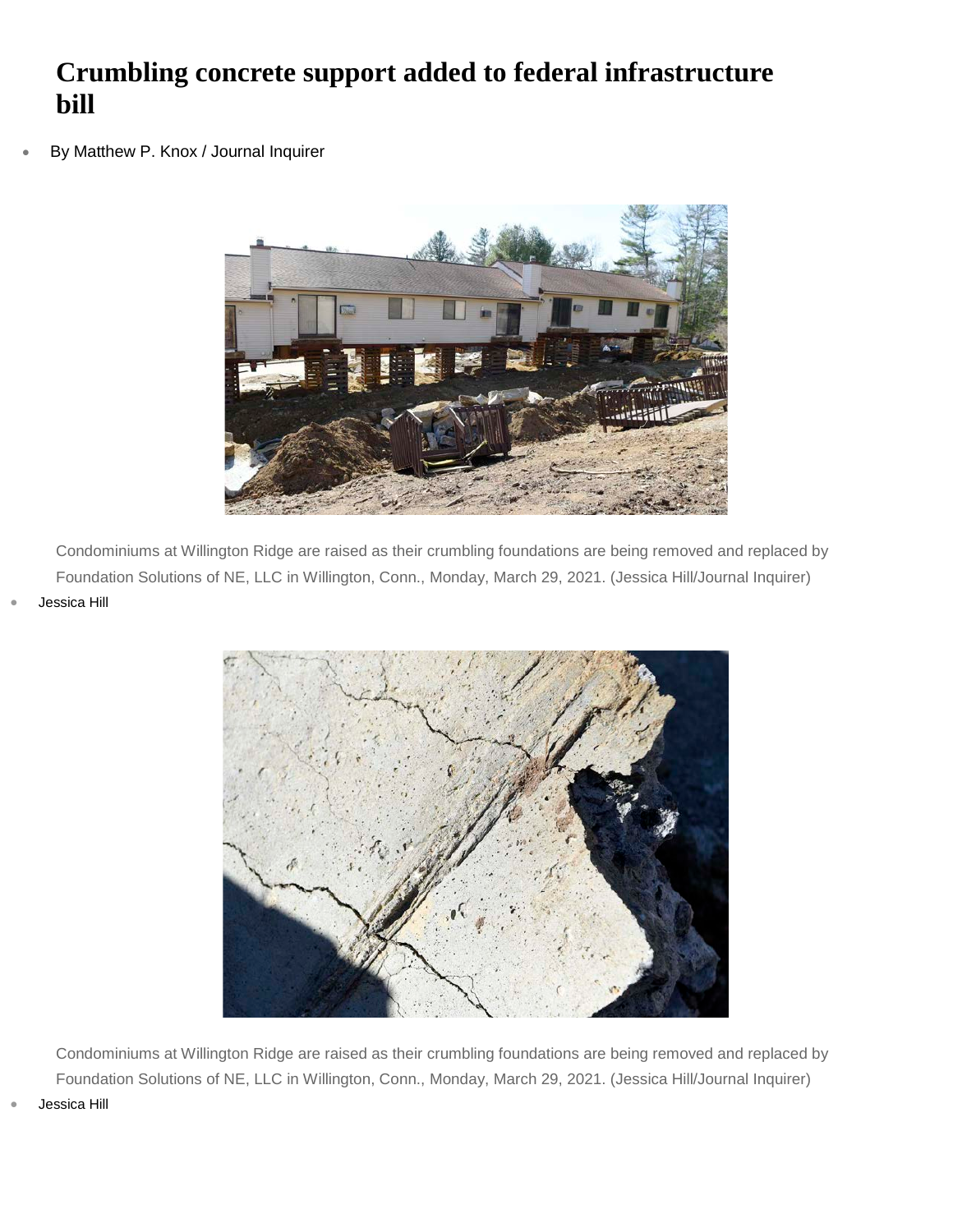The \$3.5 trillion Build Back Better Act that includes significant funding for things like child care and workforce training also now includes provisions backed by U.S. Reps. John B. Larson and Joseph D. Courtney to help area homeowners with crumbling foundation costs.

The powerful House Ways and Means Committee, on which Larson sits, supported adding the provisions addressing concrete to the much larger infrastructure bill that's backed by President Joe Biden.

"Through no fault of their own, thousands of homeowners in eastern and central Connecticut have been plagued by crumbing foundations. These two tax provisions will help lessen the burden that many homeowners and communities are facing as we deal with the fallout from this crisis," Larson said in a statement announcing the concrete initiatives.

The first provision creates a new federal tax credit, called the Neighborhood Homes Investment Tax Credit that would provide up to \$50,000 for property rehabilitation to homeowners with properties that have crumbling foundations.

The second provision extends the federal casualty loss tax deduction that affected homeowners have been able to claim for repair costs associated with crumbling foundations. The Internal Revenue Service had previously allowed homeowners to amend their 2017 tax returns to claim the casualty loss deduction, however, the window for doing so expired in April.

The language in the Build Back Better Act would extend the statute of limitations to claim a loss due to repair or replacement of a foundation for up to one year after the bill is enacted, Larson, D-1st District, and Courtney, D-2nd District, said in a statement.

It also would repeal an underlying restriction limiting casualty losses to only those with a Presidential Disaster Declaration, and allow all casualty losses to be eligible for tax assistance, they added. Further, the IRS would be required to issue additional regulations supporting tax assistance for victims of crumbling foundations.

Courtney, who has worked on the crumbling foundations issue for years, said the inclusion of the provisions in the Build Back Better bill is an important step forward.

Replacement of a home's foundation can reach six figures, depending on its size and decay. Connecticut has bonded millions of dollars to help homeowners pay for the fix.

"Our provisions would keep the clock from running out on homeowners who wish to receive federal tax assistance through the property casualty loss deduction, and it would create a brand new federal tax credit that funds repairs," Courtney said in a statement. "There's more work left to go until this support is made final, but Rep. Larson and the Ways and Means Committee's advancement of the bill this week will be a big step forward."

This morning, Courtney was scheduled to visit the University of Connecticut to talk with researchers and professors about crumbling foundations and their work foundation risk assessment.